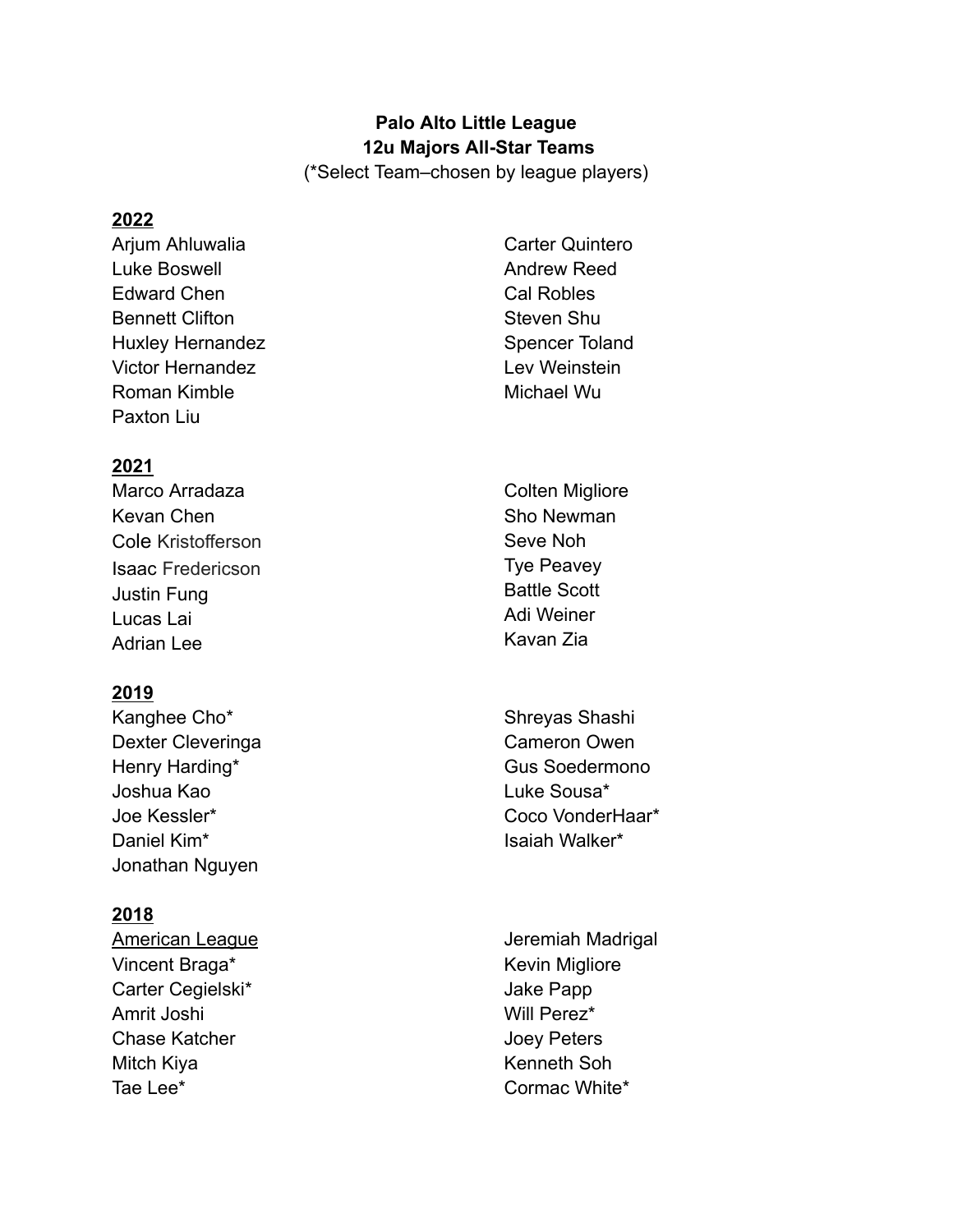National League Charlie Bates Chase Bokker Dhananjay Deshpande Nate Donaker Graham Kim Ryan Kim

#### **2017**

American League James Clavel Russell Filter\* Andre Hyrkin\* Simon Illouz\* Kelvin Jiang Carson Leclerc\* Ethan Lin Michael Mora Samuel Papp\* Siddharth Shashi Nicholas Shieh Brody Simison Ethan Wong

# Bill Lee Tyler Martin Cameron Phillips Will Racz Ari Smolar-Eisenberg Zach Szeto Zachary Thom Jonathan Xu Joseph Xu

**National League** Joshua Dawson Dominic De Feo Elias Duncan\* Rowan Felsch\* Sean Hogan\* Colin Lee\* Tommy Leong Kylie Liu Jackson Martin Calvin Qian Alex Rojas Zack Silver Richard Soliman Jr.\* Nicolas Teng

#### **2016**

American League Ryan Barthelemy\* Sebastien Chancellor\* Jake Foster Vijay Homan Ted Jung\* Eugene Kim Brian Lee Ryan Leong Callum Olsen\* Danny Peters\* Thomas Rimsa

Dylan Santo Tyler Stoen Isaac Wyatt

National League Dante Black Lucas Black Diego Clark Joshua Donaker Tommy Hall\*